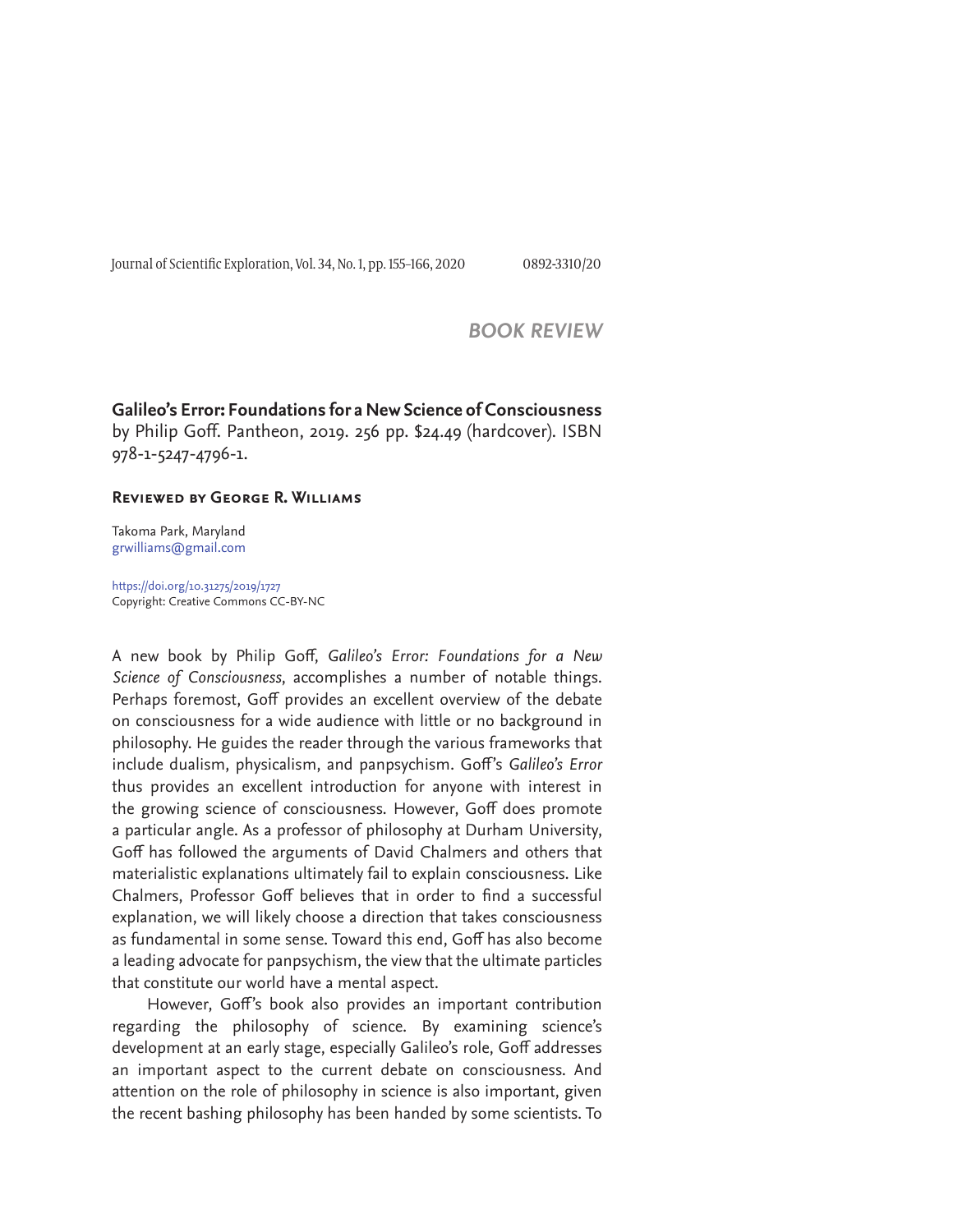make progress on consciousness, Goff argues we will likely need to do some hard thinking and reexamine some of our core assumptions. He provides many examples to demonstrate that often what is required is time spent thinking and rethinking the problem, perhaps in contrast to voices who emphasize just getting on with the lab or field work.

But what exactly is Galileo's error, you might be wondering? Most of us recognize that Galileo played a pivotal role in ushering in the scientific revolution through emphasizing testing theories by observation. But as Goff notes, central to Galileo's contribution was his emphasis on specific characteristics that could be quantified—size, shape, location, and motion. And this meant removing such qualities that we experience directly, such as taste and smell, out of the domain of inquiry. That is, Galileo pragmatically sought to remove inherently subjective matters that could not fit into a quantitative framework. This has brought mixed fruit. Science, as conceived by Galileo, is widely seen as one of the most successful developments in the history of thought. The focus on subjects that could be analyzed mathematically has led to true triumphs in understanding as well as abundant applications that have transformed the physical world.

But the problem of consciousness remains. This is a bigger deal than is often recognized. All meaning and value in our lives are intimately bound with consciousness. All the wonders of the universe have no value if no one experiences them. And Goff argues that Galileo's contribution has arguably made making progress on consciousness more difficult. That is, conventional assumptions and methods stemming from Galileo's influence are designed to tackle particular domains in our world where they are best-suited. Thus, science has been most successful in areas that fit within the constraints suggested by Galileo. And these are areas where the behavior of objects can be carefully tracked and characterized quantitatively. However, Goff argues that any optimism that conventional theories and methods will eventually resolve the problem of consciousness is entirely misplaced. This is not to say that materialism must be wrong (although Goff does make this case later in the book). But it is to say that success in areas such as physics, chemistry, and geology by no means guarantees success in other areas, such as consciousness, where the qualitative play a more important role.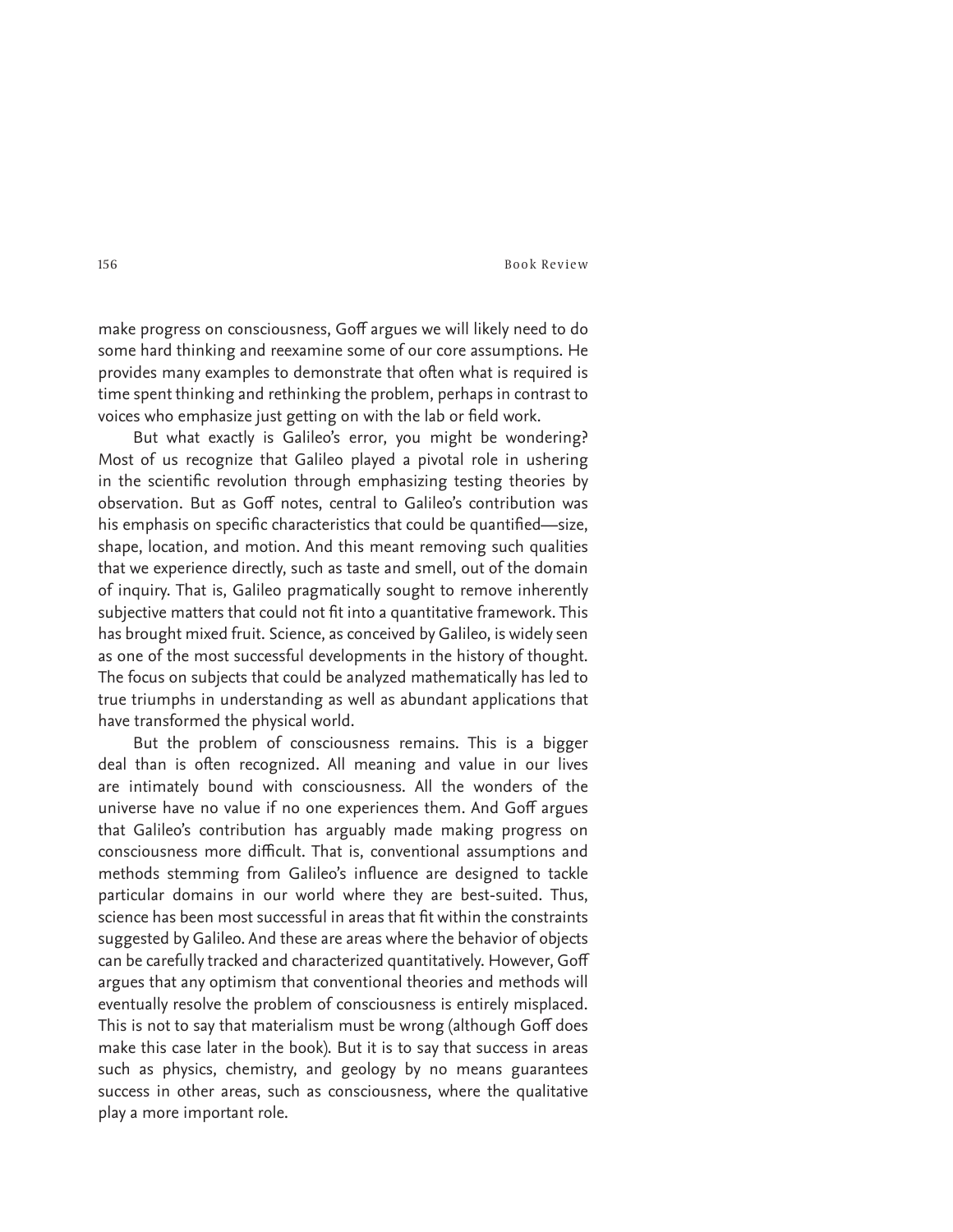Stanley Klein (2015) has recently made a similar argument. He notes that the field of psychology relies strongly on quantitative and objective methods that remove crucial information around the inherently subjective aspects of experience. Arguing for "experiential realism," Klein makes the case for treating mental experience on its own terms.

After establishing this important context, Goff then examines the various classes of explanations for consciousness as they currently stand, which include dualism, physicalism (materialism), and panpsychism. As I've noted, Goff does an excellent job of making the material accessible to a wide audience. Although its intended audience is much wider than philosophers, there is more depth and subtlety to the reasoning than you might expect. Goff presents an excellent introduction to a wide range of topics, theories, and schools of thought that hope to shed light on consciousness. These include integrated information theory, the Turing test, Searle's Chinese Room thought experiment, quantum mechanics, and much more. He also introduces the reader to a wide range of philosophers with strongly differing views. These include committed physicalists (Daniel Dennett and Patricia Churchland), panpsychists (Thomas Nagel and Galen Strawson), and dualists (David Chalmers and Martine Nida-Rümelin). As Goff shares some of his debates with the likes of Dennett and Churchland, he often guides the reader on the subtleties for both sides of the argument. But Goff also eventually brings some emotional weight to his views—that is, why it all matters. This is very far from a dry treatise built around solely abstract reasoning.

Of all the approaches to account for consciousness, dualism has perhaps been the most important historically.<sup>1</sup> As Goff puts it, "According to dualism, a human being is a kind of composite entity: a combination of a physical body and a immaterial mind" (p. 27). As he notes, it is a very natural way to think about ourselves. Our experience of the world seems to include both physical and mental (or spiritual) aspects. And dualism appears to fit well with most religions, which posit a spiritual reality beyond this physical world. One common argument against dualism is the problem of explaining how two fundamentally different substances—matter and mind—interact. That is, how to explain the causal connection between the mind and the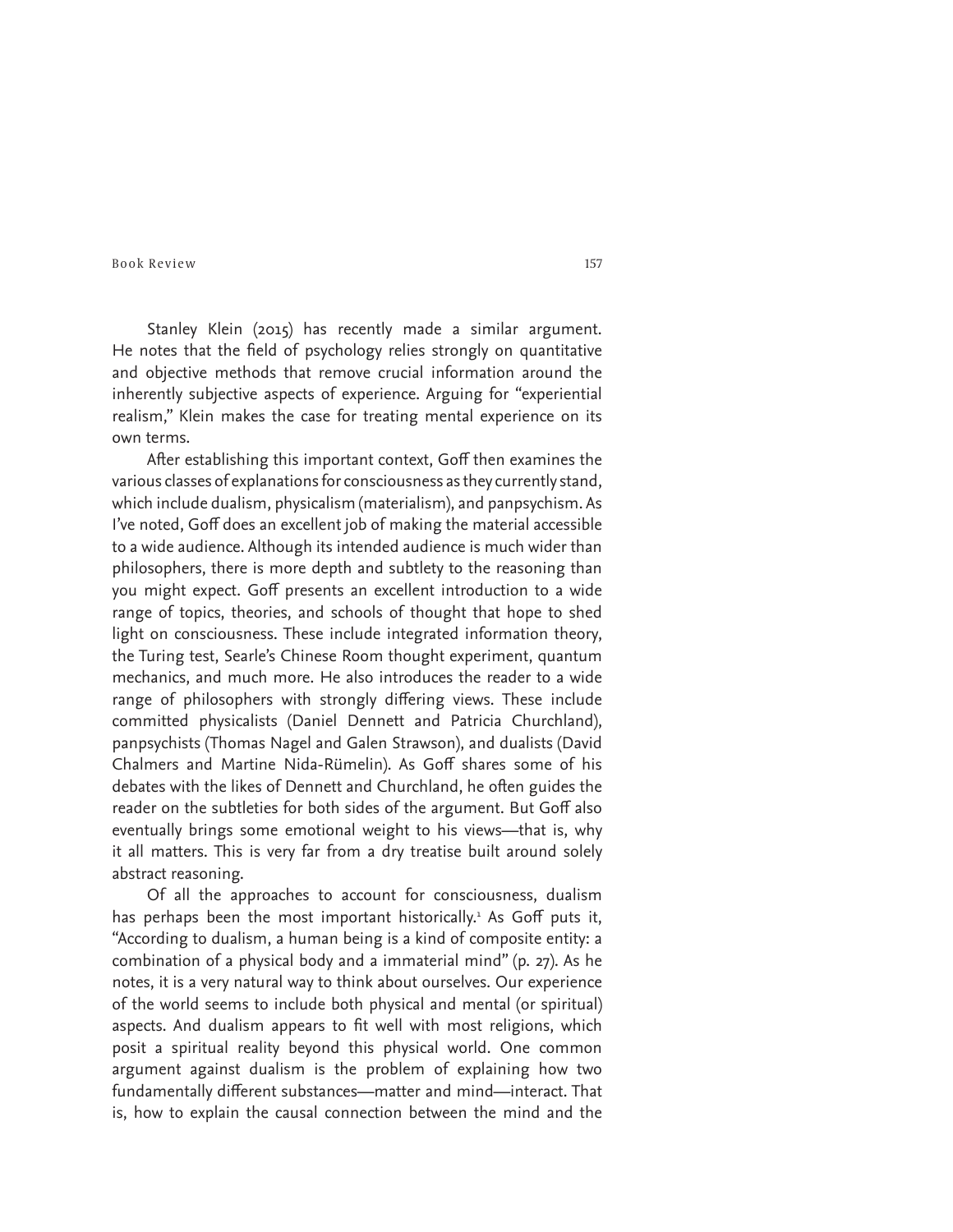brain. However, Goff explores the subtleties here that extend beyond undergraduate philosophy classes. He notes that physics, typically silent on fundamental causal explanations, still escapes modern explanations for gravity and electromagnetism. As the philosopher David Hume argued, we remain ignorant of fundamental causal relationships of the world. Thus, the inability to discern causal relationships is not confined to dualism; this remains a problem for physicalism as well.

Nevertheless, as Goff discusses, most philosophers and scientists do not favor dualism because of the widely held belief that the physical world is causally closed. As Goff explains, dualism implies that some immaterial entity, perhaps a soul or immaterial mind, somehow influences the neurons in the brain. This suggests that some electrochemical processes in the brain would occur without physical causes. But evidence for such anomalous activity without causes has not been found. Another unappealing feature of dualism is its uneconomical ontology; positing two fundamental substances (instead of one) does not present a relatively parsimonious framework.

However, Goff does survey some scientists and philosophers sympathetic to dualism. As it happens, quantum mechanics remains poorly understood and suggests something of an opening for dualists. As Goff notes, the measurement postulate of the conventional (Copenhagen) framework is sufficiently vague that one might posit consciousness playing some role in the wave function's collapse. This theoretical possibility was first discussed in 1939 by Fritz London and Edmond Bauer, and later explored by Nobel Laureate Eugene Wigner in 1961. Later, in the 1990s, physicist Henry Stapp explored how the von Neumann split inside the brain triggers a wave function collapse. Most recently, David Chalmers and Kelvin McQueen presented an interpretation that posits some properties closely linked with consciousness never enter into quantum superposition. This section of Goff's book will likely be useful for those sympathetic to "consciousness collapses the wave function" style explanations of quantum mechanics.

I suspect that those familiar with the literature on psi and neardeath experiences will object to Goff's claim that we lack anomalous data that would support dualism. And of course, Goff doesn't discuss such categories of anomalous data at all. (Few scientists or philosophers seeking a mainstream audience do.) However, when Goff here speaks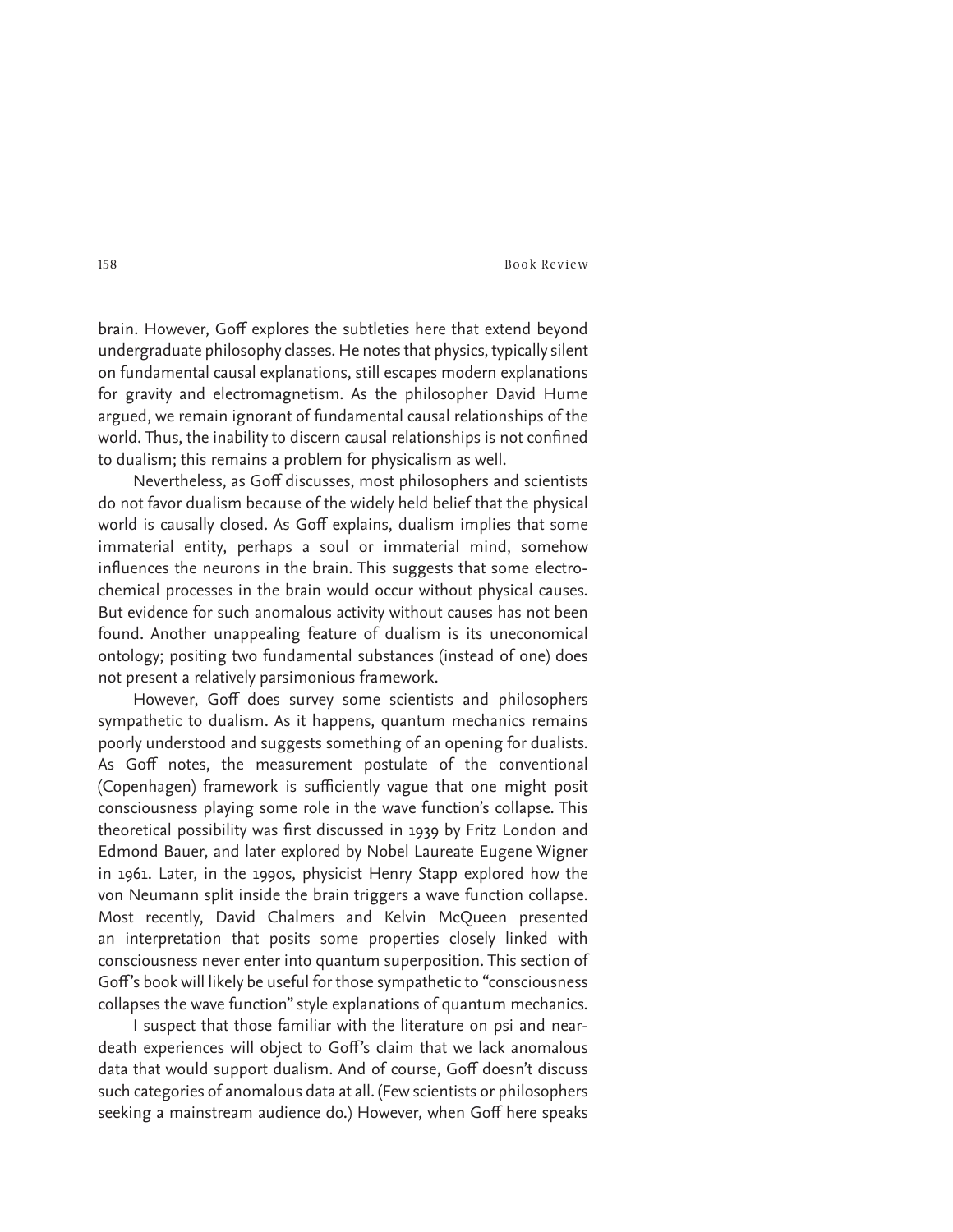of anomalies, he is addressing only the lack of evidence for non-causally closed neuronal activity that might suggest immaterial mind or soul affecting the brain. Goff must assume that neuroscience is currently in a position to test the relationship between neuroactivity in the brain and some sort of nonphysical entity (soul perhaps). This might indeed be difficult to test in some cases. For example, let's consider a notion of the brain as filter, perhaps along the lines suggested by F. W. H. Myers and others. And let's consider further that the interface between this

brain as filter and some nonphysical entity is inherently holistic. Thus, we have not a narrow portion of the brain responsible for the link, but rather perhaps the brain as a whole. Such a prospect does not seem implausible to me if we are taking the prospect of dualism seriously. (Nevertheless, I do find the unparsimonious nature of dualism unpalatable.) In any case, Goff's view on this is most likely consonant with the vast majority of neuroscientists and philosophers of mind.

Goff then turns to materialism, which currently holds a dominant position among most scientists and (perhaps) philosophers. One particularly common view consistent with materialism is that the progress of neuroscience gives us compelling evidence that we will eventually understand consciousness as the result of processes within the brain. And he notes that advocates of this view are often dismissive of philosophical arguments, which often rely on thought experiments. But Goff notes that materialistic theories based on activity of the brain's neurons cannot disentangle correlation from causation. And he proceeds to make clear to the reader the potential power of thought experiments. Goff reminds us that thought experiments have played crucial roles in scientific breakthroughs, such as Einstein's imagined voyage riding on a photon. Less well-known, but perhaps more

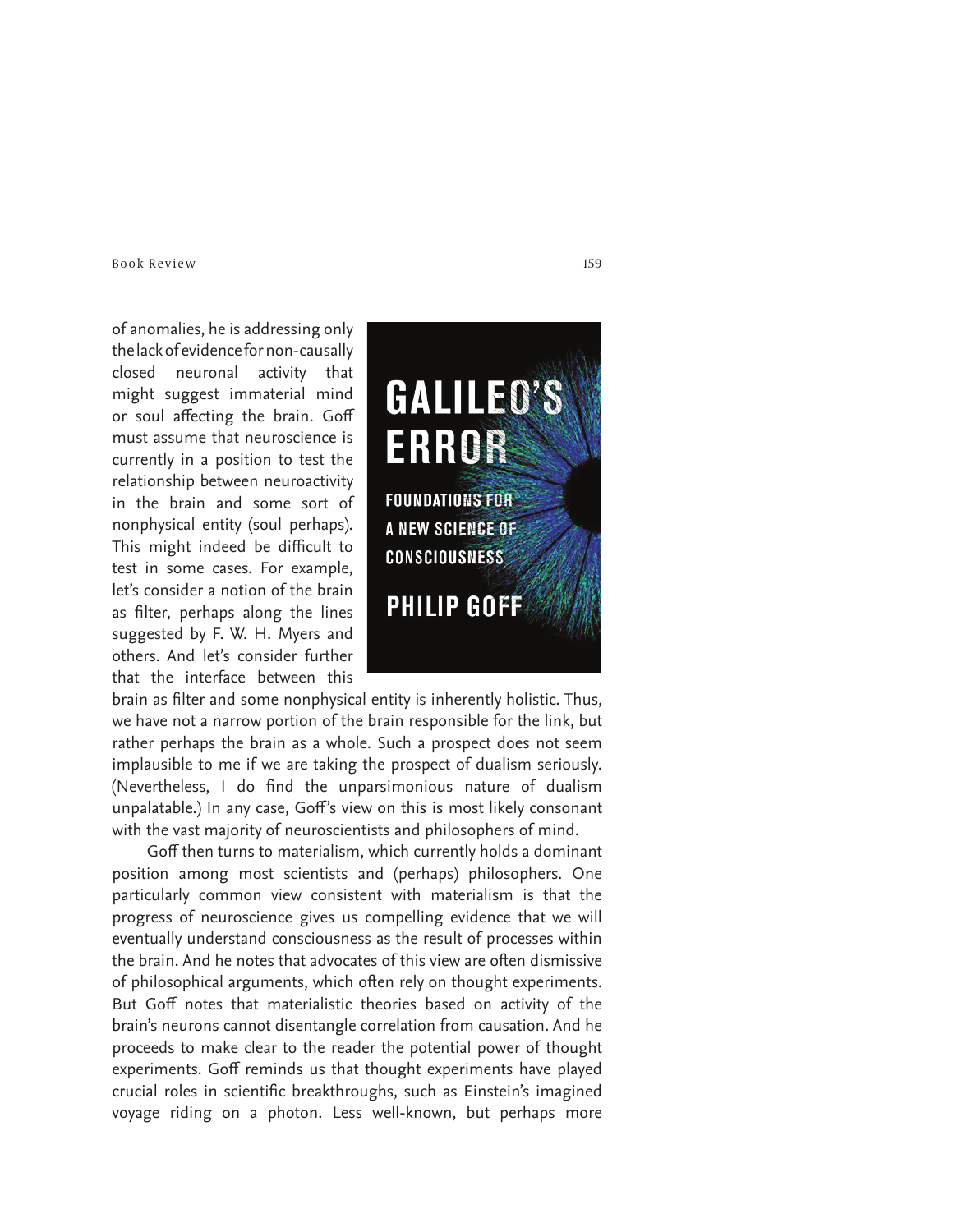powerful, is a thought experiment worked out by—drumroll, please— Galileo! Goff walks us through Galileo's thought experiment that led him to cast aside Aristotle's theory that heavier objects fall faster than lighter ones. Thus, Galileo did not usher in a new understanding of gravity by dropping balls from the Leaning Tower of Pisa (as the story goes) but by thought experiment. Arguably, the father of empirical science made one of his greatest achievements not by empirical testing but through thought experiment.

There are two primary thought experiments philosophers of mind have used against physicalism. These are known as the knowledge problem (about a brilliant neuroscientist named Mary who lives in a black and white room) and the conceivability problem (which invokes philosophical zombies that behave exactly like normal people but possess no conscious experience). As Goff demonstrates, these arguments flesh out how the conceptual resources of physicalism fall short of being able to explain consciousness. The elegant, yet objective, theories that explain the physical world simply provide no room for subjective experiences or the qualitative aspects of the world. This limitation was more or less the price of Galileo's move to allow only a world that could be described in quantitative terms.

Goff also introduces us to illusionism, perhaps an unusual view among physicalists. Advocates of illusionism—the best-known is Daniel Dennett—argue that in an important sense, our conscious experiences are not real, but instead are best understood to be illusory. However, here they are not speaking about a tendency to be mistaken about the contents of our experience; instead, they assert that we are mistaken about whether we are actually having a truly phenomenal experience in the first place. (I confess, I still can't quite wrap my head around this claim.) Another influential advocate of illusionism is Keith Frankish.<sup>2</sup> Unlike other physicalists, Frankish happens to agree with Goff that our conventional scientific understanding cannot account for consciousne experience. However, from that point of agreement, Frankish chooses a radically different direction from Goff: He denies the reality of our conscious experience. Frankish, Dennett, and other advocates of illusionism deny conscious experience as a fundamental datum to be explained.3 They argue that we cannot put weight on this sort of data the way we can on that data gathered via conventional, third-person,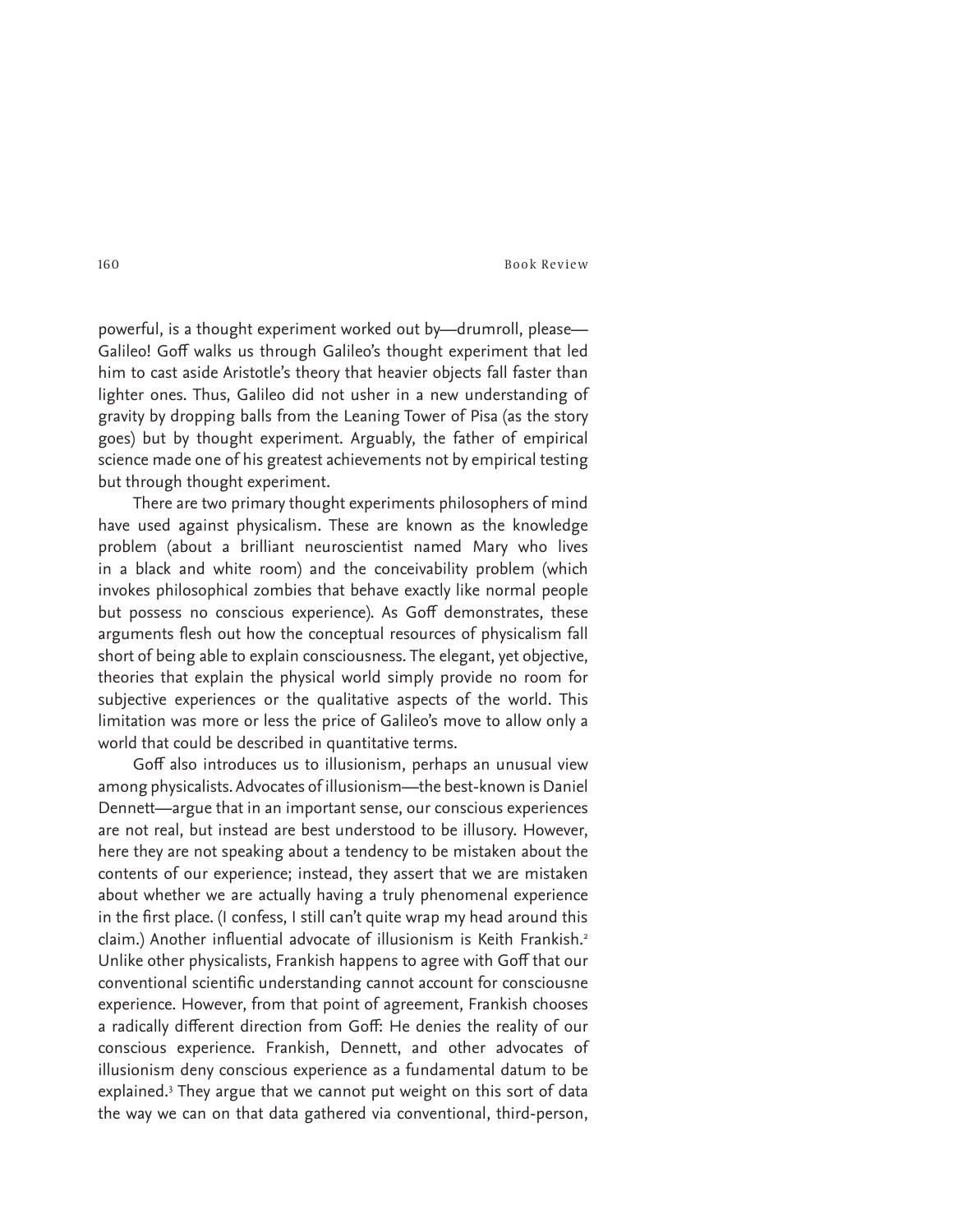objective methods. They generally note that there are many ways we are mistaken about the contents of our experience. Given that the only sort of data we have on conscious experience is 1) inherently unreliable and 2) appears to fit our current theories poorly, the most prudent move is to dismiss the subjective nature of experience. For illusionists, a key advantage of this move is that radical moves, such as dualism or panpsychism, can be avoided. However, Goff argues that this view is ultimately incoherent, as we require our conscious experiences to obtain the data that all science is based on.

The third alternative framework Goff explores, and the one for which he advocates, is panpsychism. Recently, there has been a revival of interest in panpsychism, and a key reason for this is a renewal of attention on Bertrand Russell's arguments on the intrinsic aspect of matter. Less well-known is the contribution made by Sir Arthur Eddington, on whom Goff focusses greater attention. Throughout much of the 20th century, when materialism achieved dominance, these ideas of Russell and Eddington were mostly cast aside or forgotten. But with a growing acceptance of what philosopher David Chalmers has termed the "hard problem," these arguments are attracting considerable attention. For Goff, to achieve a post-Galilean science that can include consciousness, these arguments of Russell and Eddington will likely play a critical role.

The first component of the Russell-Eddington view has to do with a more perceptive understanding of physics than how it is often portrayed in the popular press. Physics is generally understood as providing a complete understanding of our world. Although it is rarely acknowledged, something important is left out. That is, our scientific methods leave us ignorant about the intrinsic aspect of our world. While the mathematical laws that constitute physics provide us with an excellent characterization of how such ultimate constituents as mass, spin, and energy behave, it does not reveal what such constituents ultimately are. In other words, physics tells us about the causal structure of the world, but leaves us ignorant about what ultimately the structure is based on.

Within general relativity, mass is captured in reference to the curvature of space. Within a more Newtonian context, mass is depicted as resistance to acceleration. That is, mass is ultimately defined in terms of other basic entities, which in turn also are defined relationally.

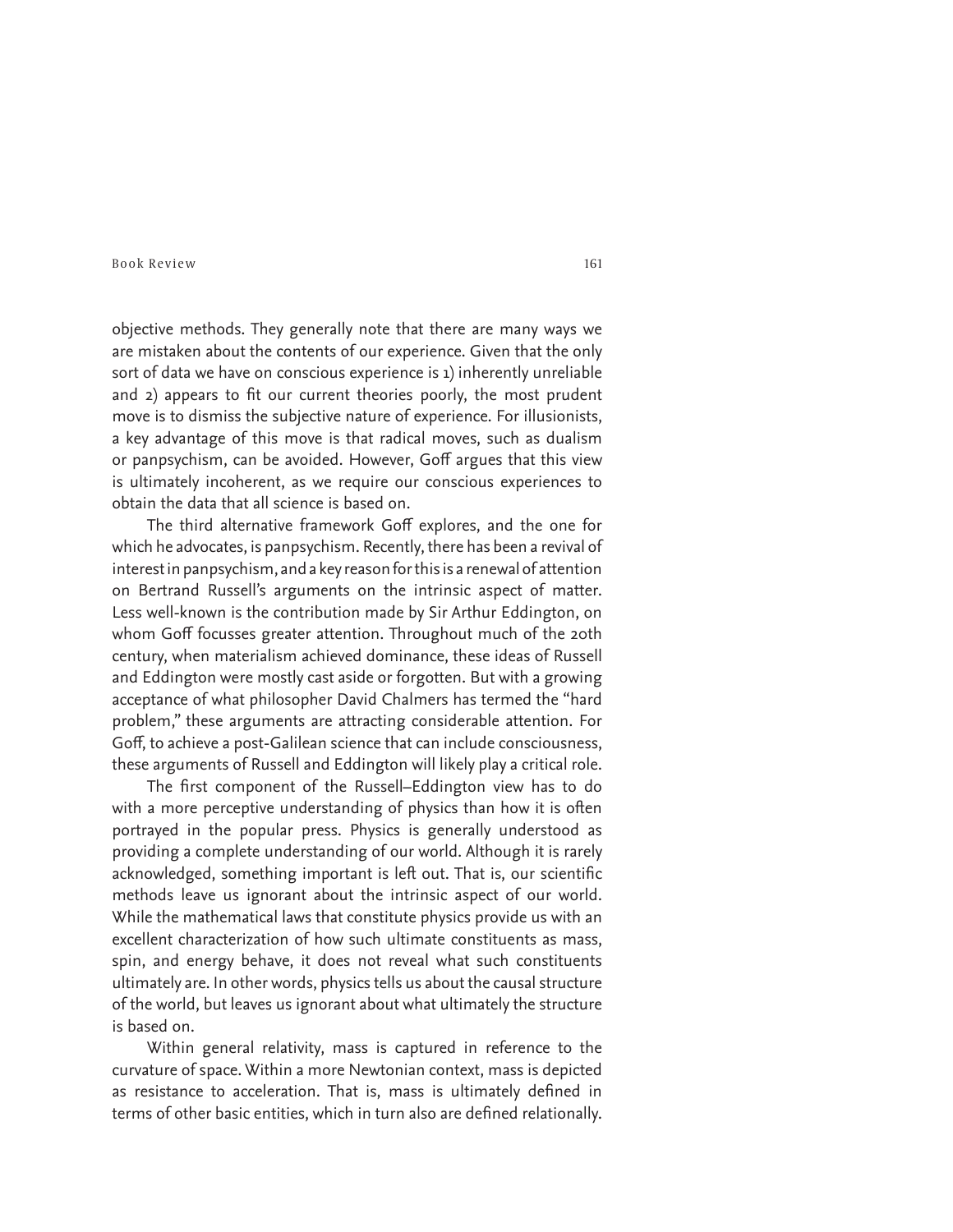Thus, the most basic constituents are ultimately presented in terms of relationships to the other constituents. But this view leaves us empty about whatever grounds these relationships. In sum, physics gives us a sophisticated and useful framework to predict the behavior of the physical world, but it does not deliver for us an understanding of the intrinsic aspect of reality.

Russell had an intriguing insight about what this intrinsic element might be: consciousness. Our perception or direct experience is the only thing we have knowledge of outside the abstract relationships of physics. Russell argued that this most intrinsic aspect was neutral with respect to mental or physical properties. This view, known as neutral monism, was championed by Russell and his contemporary William James. However, Eddington took the view that this intrinsic element possesses mental properties, and this leads to panpsychism. Although a number of notable philosophers of mind currently advocate some version of neutral monism, I believe most find panpsychism more appealing. This leads them to consider the possibility that the particles that our world comprises may possess some degree of consciousness.

This framework on the intrinsic aspect of the world has some highly attractive features for those unsatisfied with physicalism. The Russell-Eddington argument escapes the previously mentioned problems faced by dualism and physicalism. We have good reason to think that the physical world is ultimately grounded by something, but physics does not reveal what this might be. We do have acquaintance with something intrinsic, our conscious experience, which, as it happens, we currently struggle to find a way to place in the physical world. An elegant solution is to solve both problems with one move: Place consciousness as the intrinsic aspect that grounds our world. But this framework also faces its challenges. Most applications of this argument lead us to consider whether subatomic particles possess some rudimentary degree of consciousness. The notion that even electrons might be conscious is unpalatable to many. However, many philosophers of mind are more concerned about the combination problem: How do we explain how sentient particles combine to create the rich conscious states with which we are familiar. Goff surveys a number of promising approaches that might help panpsychism overcome this obstacle.

I submit there is another area of panpsychism deserving of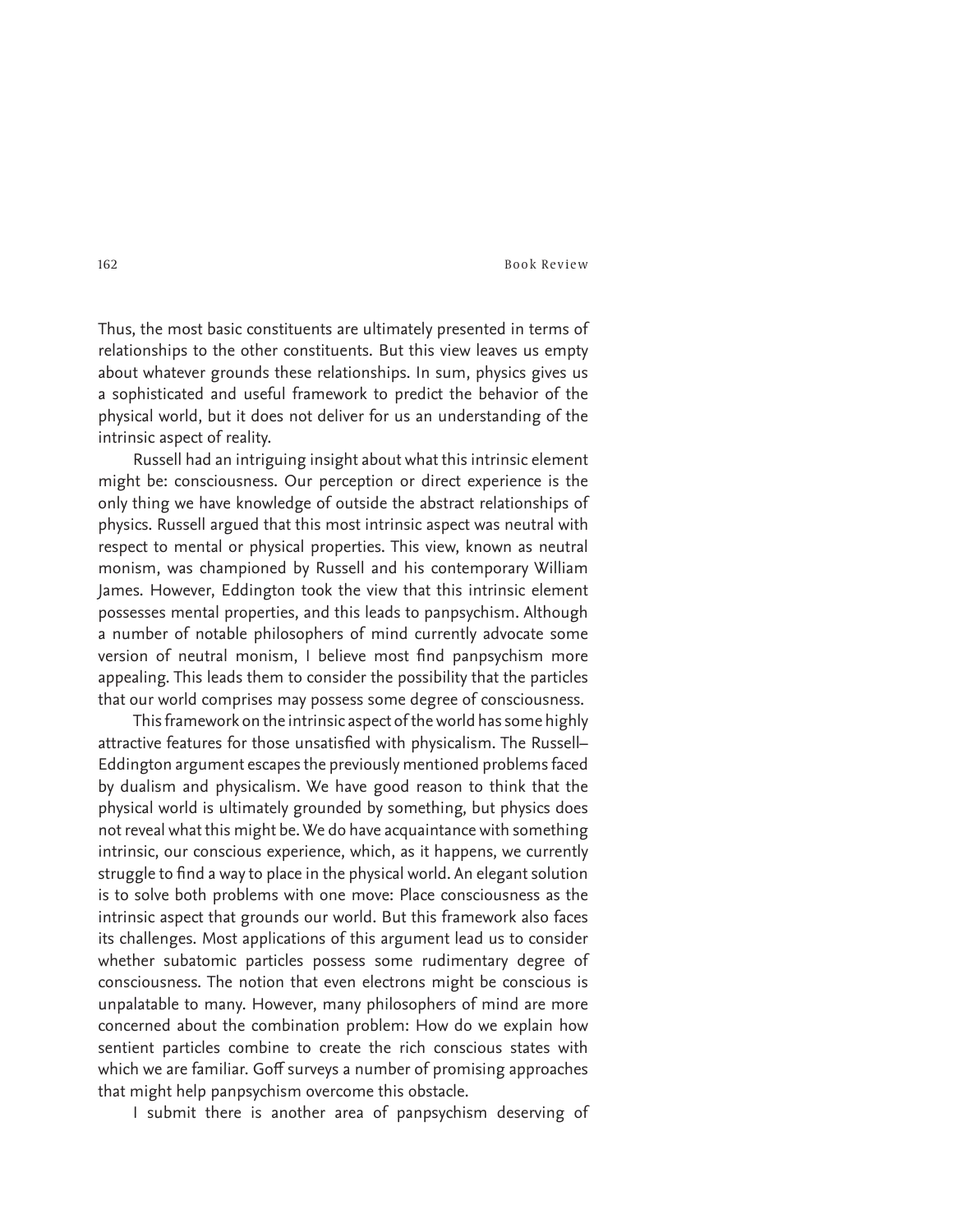attention that Goff omits here: cosmopsychism. This view builds on Schaffer's (2010) argument that we should understand the universe as a fundamental whole that is ontologically prior to all its parts. Schaffer's argument is based on our understanding of quantum entanglement, that the most basic properties and constituents that our reality comprises are ultimately nonseparable, a fundamental whole at the level of a universal quantum field. Arguably, applying the arguments of Russell and Eddington to this universal quantum field leads us to a universal consciousness; all conscious beings in the universe are thus aspects of this conscious cosmos.4 As it happens, Goff (2017) has done excellent work in this area as well, which he discusses in some depth in his more academically oriented book *Consciousness and Fundamental*  Reality. Unfortunately, this version of panpsychism is left out of *Galileo's Error*. But to be fair, cosmopsychism is arguably a minority view within panpsychism, which in turn is currently a minority view among philosophers of mind. Perhaps Goff was a bit wary of drawing the "incredulous stare" in a book aimed at a broad audience.<sup>5</sup>

I suspect some readers will hold some interest in cosmopsychism. A framework where our consciousness is ultimately rooted in the nonlocal, higher-dimensional "space" of the quantum field holds some promise for understanding the psi data. Perhaps we might understand examples of anomalous cognition such as telepathy and remote viewing through such a nonlocal field through which we are linked. The physicist David Bohm (2006) suggested that precognition might be understood as an ability to be aware of potentialities from this foundational field. Bohm also speculated that the nonlocal, highdimensional space of the wave function was likely a neutral foundation for both consciousness and matter (neutral monism).<sup>6</sup>

Given the deep problematic nature of determining the right framework for understanding consciousness, one might ask: Why does it matter? One of the pleasant surprises of Goff's book is his exploration of the contribution panpsychism might make toward a greater sense of meaning. He suggests that alternative frameworks such as dualism and materialism encourage a sense of disconnection with our world. In the case of dualism, our soul or consciousness is commonly depicted as tenuously connected to the physical world. Descartes famously believed non-human animals were mere mechanisms. Materialism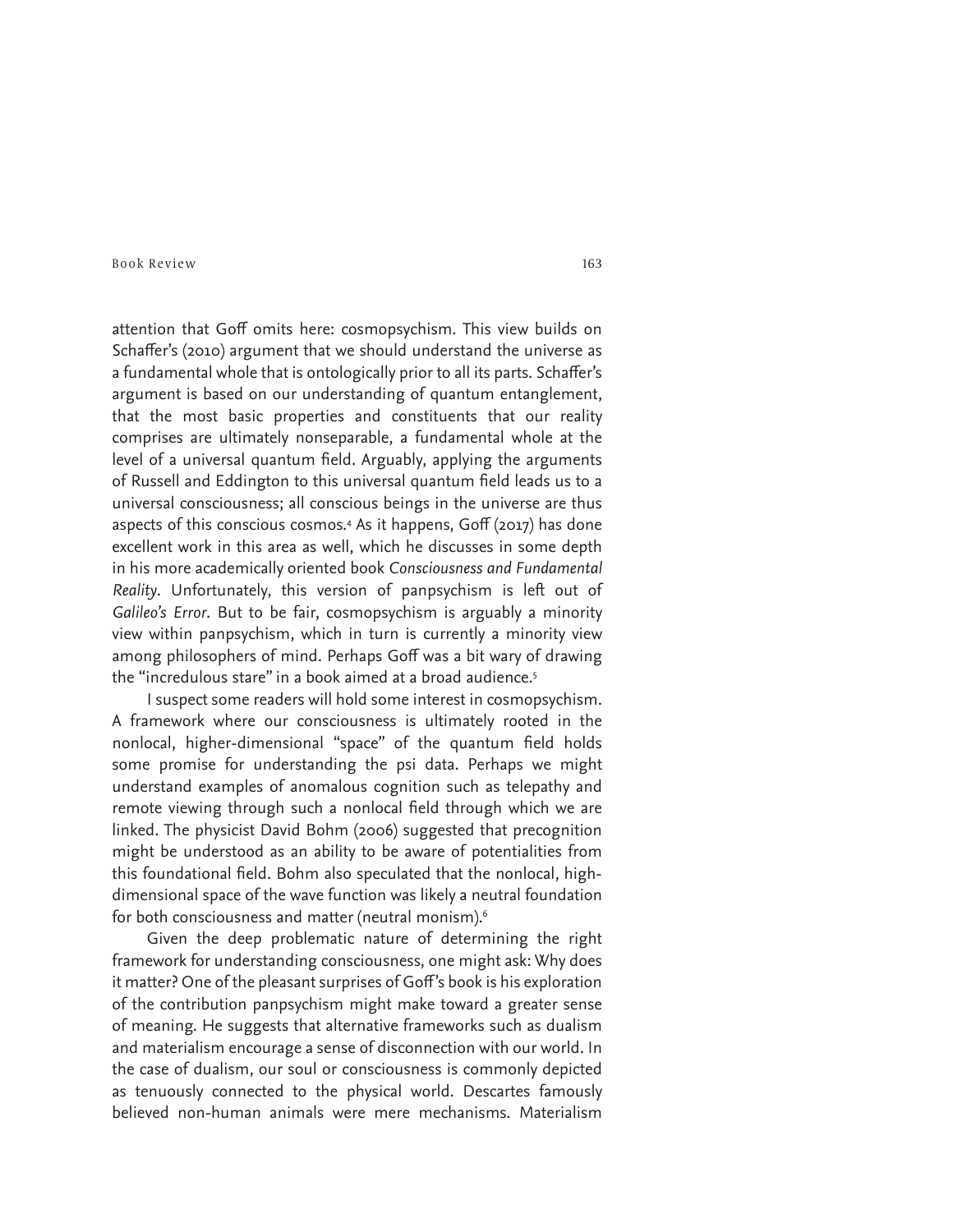also arguably fosters a view of the world as mechanistic from which we feel separated. Goff suggests this sense of separateness from our environment has contributed to a crisis of meaning. But panpsychism appears to offer a profound reorientation, according to Goff. The world is teeming with consciousness, including in places we have not yet imagined. To explore this possibility, Goff briefly reviews a growing body of fascinating evidence on communication between plants within forests. Rather than being something of an anomaly occurring only in our brains, panpsychism supports a view where consciousness is ubiquitous.

For Goff, panpsychism has implications in other areas of vital interest. The possibility that consciousness exists at fundamental levels suggests that our experience of free will may not be illusory, as more conventional theories often suggest. First, he argues why conventional arguments against free will are substantially less compelling than is typically thought. Then, he explores how sentient particles may possess some degree of agency, and this in turn suggests that higher forms of life, who have richer conscious experiences, may possess free will. Goff also explores how panpsychism (depending on what physics theories turn out to be correct) may ultimately affirm what the mystically oriented have described as a deeper reality where our consciousness is connected. This suggests for Goff a stronger foundation for moral truth and ethics. That is, a deeper reality of nonlocality or oneness suggests a stronger basis for compassion and selfless acts than what can be obtained from more materialistic theories. Further, Goff raises the possibility that this deeper, more profound level of consciousness may support some aspect of our being surviving bodily death.

Overall, Goff provides a highly accessible wealth of ideas on consciousness that genuinely attempts to expand our notion of what science can be. And his explorations suggest this might bring not only a richer understanding of the world, but also a greater experience of meaning.

# **NOTES**

<sup>1</sup> Goff here focuses on substance dualism, rather than on property dualism, and he characterizes property dualism as the view that all things are physical, but some of these physical things (such as our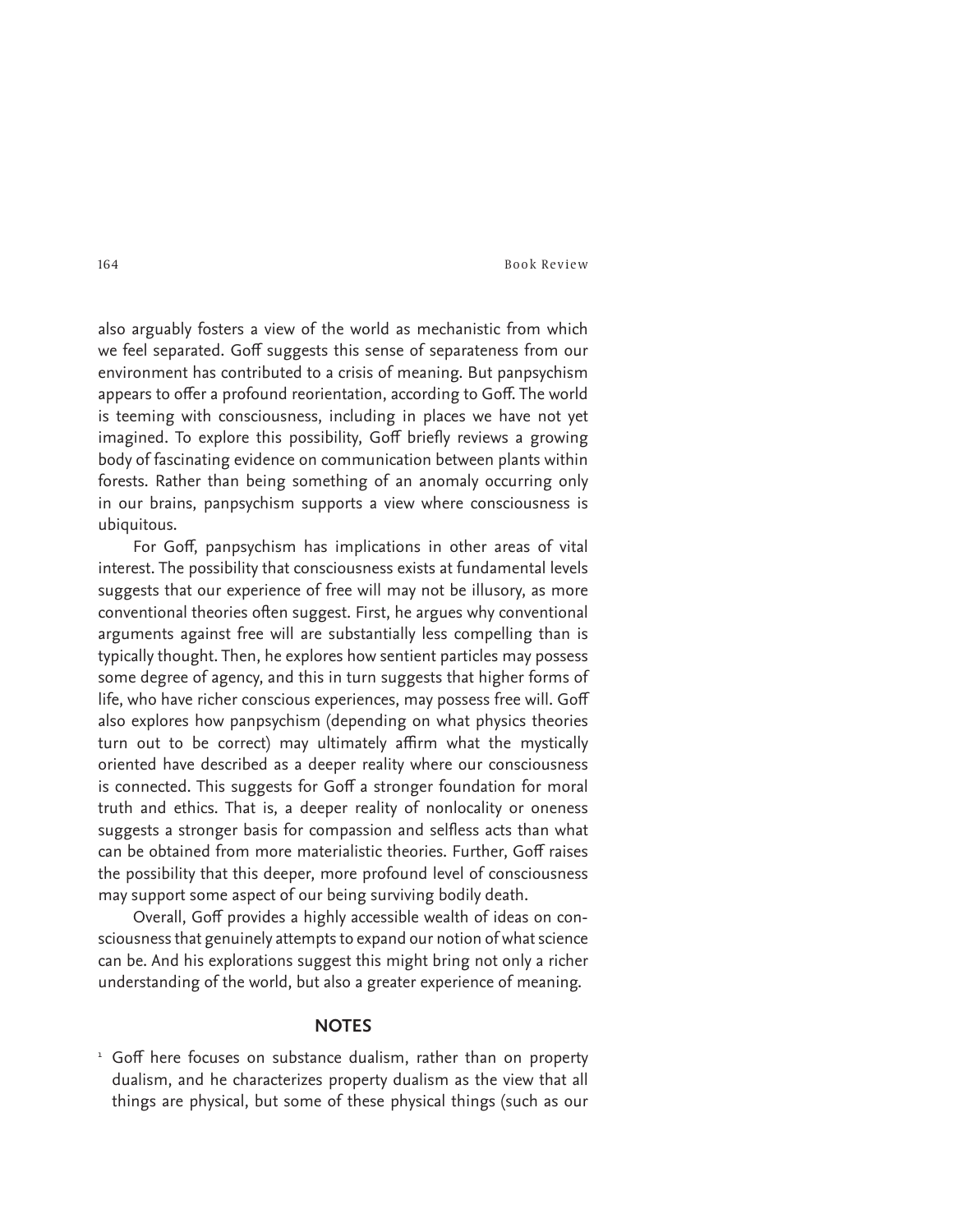brains) have physical and non-physical characteristics or properties. However, we should perhaps recognize alternative versions that arguably fit with such anomalous data such as OBEs and accounts of past life memories. For this, we might see some kind of intrinsically undifferentiated "stuff" that is the basis of the physical or the mental, neither of which reduces to the other. Thus, property dualism might remain monist (in contrast to substance dualism) while also avoiding privileging either physical or mental kinds of stuff.

- <sup>2</sup> Frankish is good friends with Goff, although the two remain polar opposites in their respective theories. As of this writing, the two have aired quite a few debates on Twitter, providing their Twitter followers with contrasting perspectives on consciousness.
- <sup>3</sup> It might interest some to note that Frankish, in making his argument to deny the reality of consciousness, compares conscious experience to psychokinesis. Psychokinesis, Frankish argues, is more likely the result of a mistake or a trick rather than something real that needs to be explained through a radical change in our scientific understanding of the world. And it is similarly the case with consciousness, he argues (Frankish, 2016, pp. 12–13).
- 4 Arguably, cosmopsychism has the resources to avoid the combination problem. However, it faces another obstacle, which is the decombination problem: how different kinds of conscious states arise from a conscious cosmos.
- $5$  To be doubly fair, Goff discusses what might be described as a close  $\overline{\phantom{a}}$ cousin to cosmopsychism later in the book in a section entitled Spirituality Naturalized (pp. 206–210).
- 6 I've recently explored a panpsychist version of Bohm's implicate order that I believe fits well with the psi data (Williams, 2019).

# **REFERENCES**

- Bohm, D. (2006). *Unfolding meaning: A weekend of dialogue with David Bohm.*  Routledge.
- Frankish, K. (2016). Illusionism as a theory of consciousness. *Journal of Consciousness Studies*, *23*(11–12), 11–39.
- Goff, P. (2017). *Consciousness and fundamental reality*. Oxford University Press.